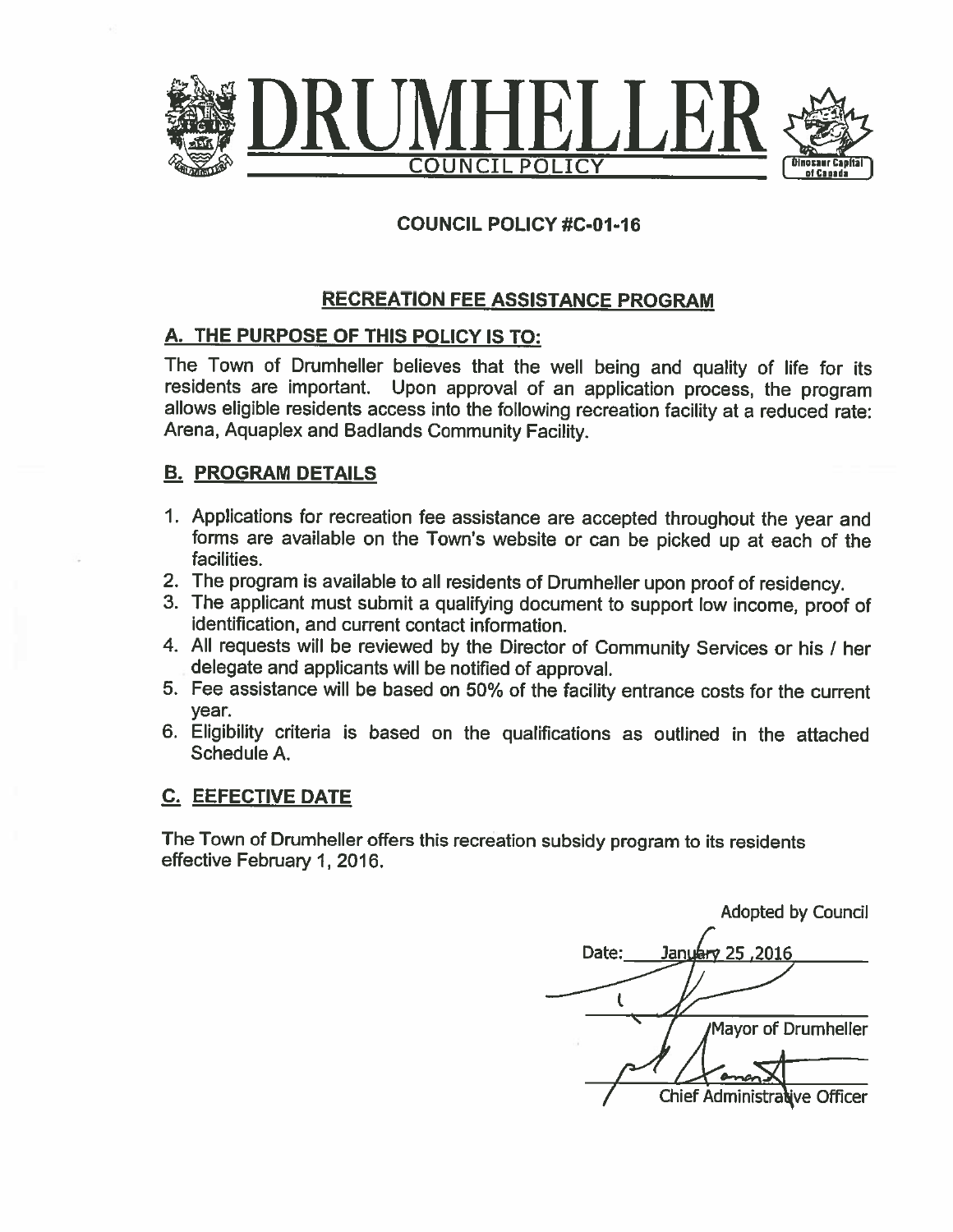#### **SCHEDULE A**

#### **QUALIFICTION FOR RECREATION FEE ASSISTANCE PROGRAM**

Qualification is automatic if you are a current resident of the Town of Drumheller and one of the following applies to you:

a. You are on AISH (Assured Income for the Severely Handicapped):

Please bring a copy of your Heath Benefits Card or a direct deposit statement.

b. You are on Income Support or another Alberta Works program:

Please provide a copy of your letter stating the expiry date along with either Adult/Child Benefit Card or direct deposit statement.

c. You are a Drumheller Housing Authority Tenant:

Please provide a copy of your most recent receipt.

d. You are on Guaranteed Income Supplement:

Please provide a copy of your Guaranteed Income approval letter or direct deposit statement.

e. You have Refugee Status:

Please provide a copy of your Protected Person Status document. For Refugee Claimants, provide a copy of your Refugee Protection Claimant document.

f. If you are not a recipient of any of the above programs or benefits listed above you may still qualify.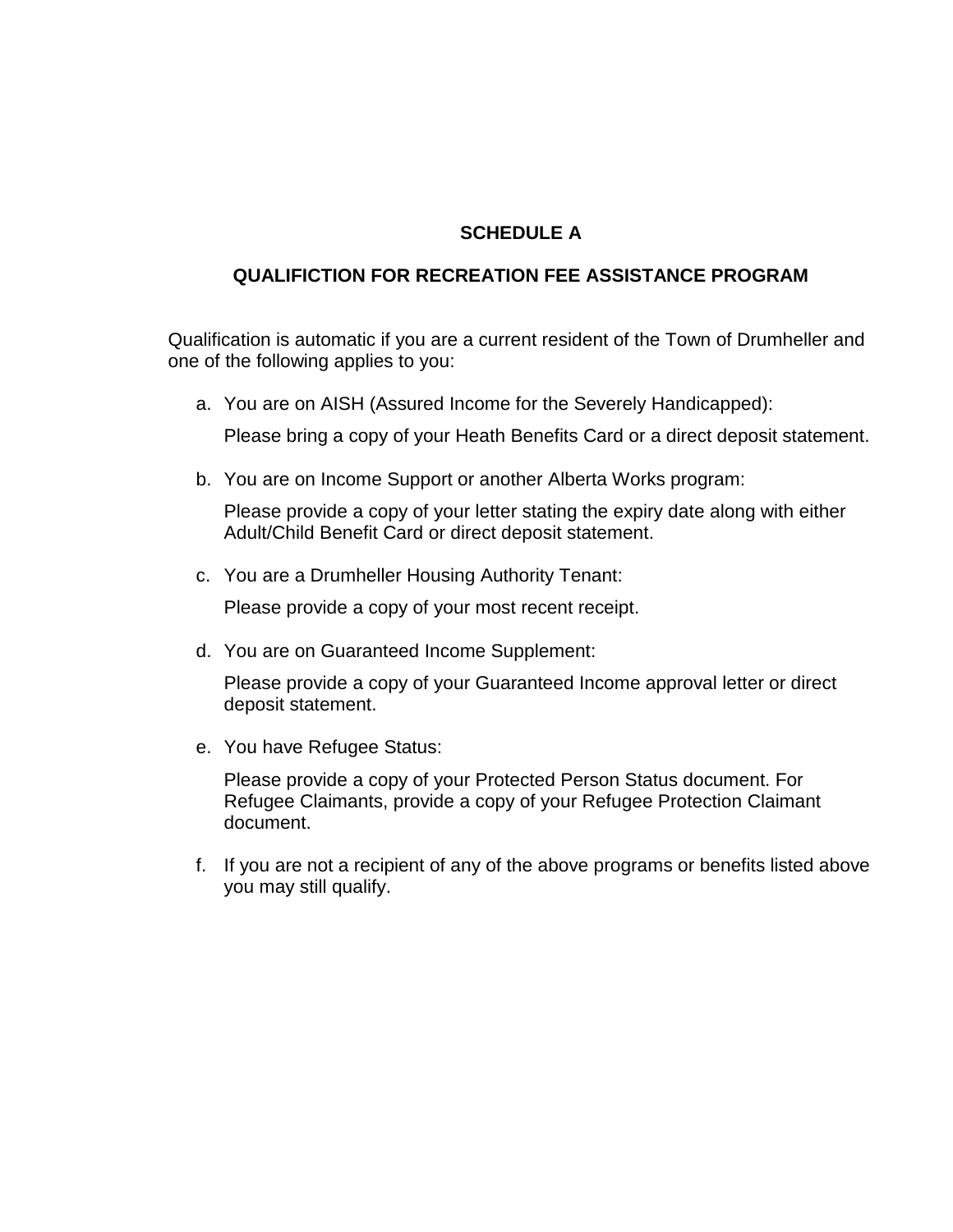

### **COUNCIL POLICY #C-01-16**

# **RECREATION FEE ASSISTANCE PROGRAM APPLICATION FORM**

| Personal Information- Primary Applicant - Please Print |      |        |  |  |
|--------------------------------------------------------|------|--------|--|--|
|                                                        |      |        |  |  |
|                                                        |      |        |  |  |
|                                                        |      |        |  |  |
|                                                        |      |        |  |  |
|                                                        |      |        |  |  |
| Gender:                                                | Male | Female |  |  |

Please list yourself (primary applicant) and any others who will be part of this application:

| <b>Photo Children M.I.W.II</b><br><b>TAME</b> | the control and the control of the control of the control of the control of<br><b>EIGHDNELODAMWW)</b> | GENDER | <b>STUDENT</b> | <b>FIDERAM/SHAMES</b><br><b>REQUESTED</b> | RENONHIP<br>TO PRIMARY APPREANT |
|-----------------------------------------------|-------------------------------------------------------------------------------------------------------|--------|----------------|-------------------------------------------|---------------------------------|
|                                               |                                                                                                       |        |                |                                           |                                 |
|                                               |                                                                                                       |        |                |                                           |                                 |
|                                               |                                                                                                       |        |                |                                           |                                 |
|                                               |                                                                                                       |        |                |                                           |                                 |

\*If you are a student in University, College or a Trades program (over 18 years of age), please check the box next to their name.

You may qualify through your current Canada Revenue Agency "Notice of Assessment".

Please bring this information to your appointment.

\*\* family: up to two adults and his/her/their children/youth living in the same residence.